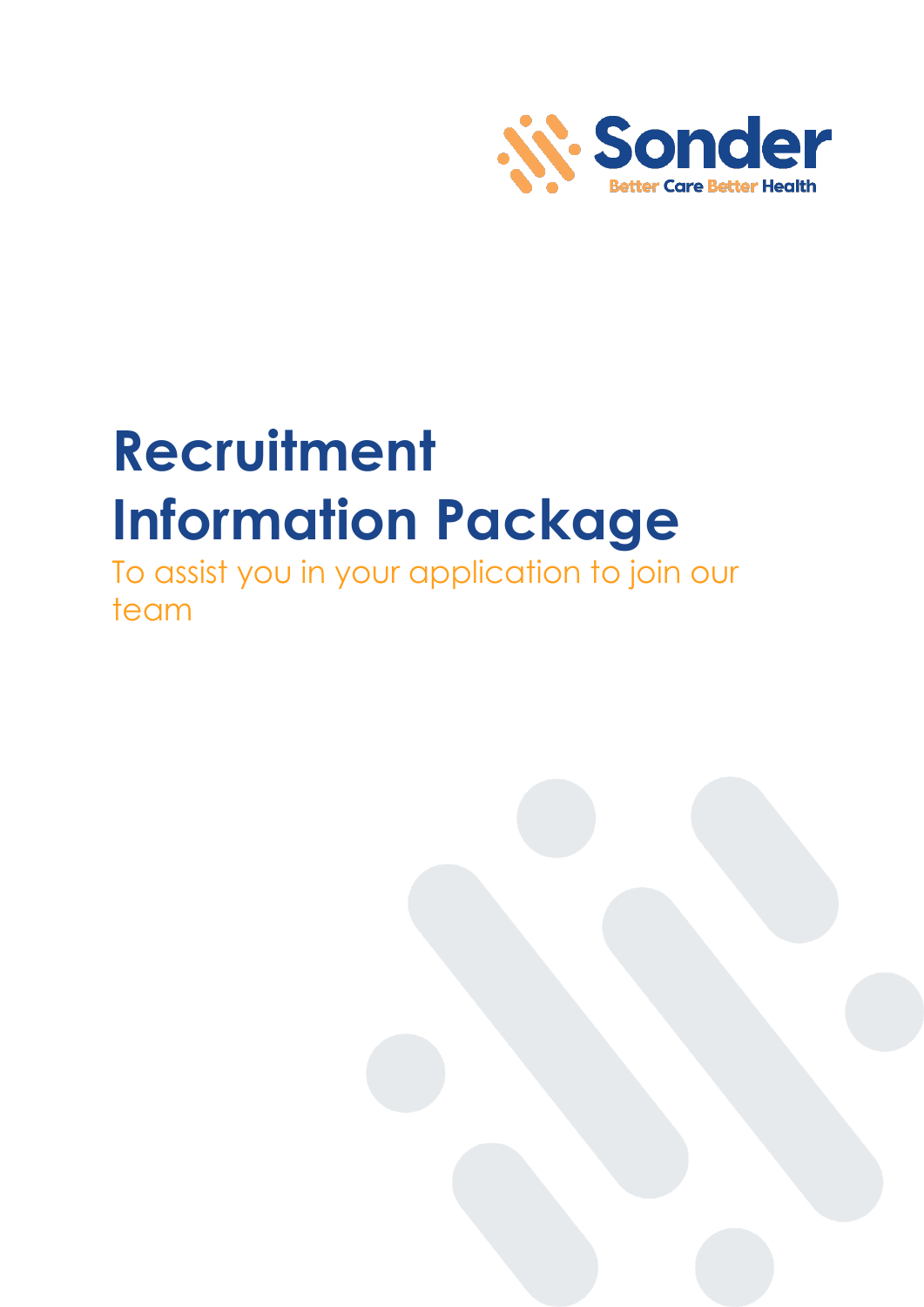

### **Vacancy Information**

| <b>Position:</b> | Allied Health Private Practitioners – Multiple positions |
|------------------|----------------------------------------------------------|
|                  | available                                                |

- **Working** Positions available at our Sonder Edinburgh North office and within our Gawler Barossa Region, based at Sonder Nuriootpa office
- **Location:** 2 Peachey Road, Edinburgh North SA 5113 14 Scholz Avenue, Nuriootpa SA 5355
- **Salary:** Practitioners will be engaged as independent allied health contractors, not as employees of Sonder\*, and will be remunerated by receipt of the full rebates received through the Medicare Benefits Schedule. Rebate levels will be dependent on the practitioner's professional qualifications and in line with the full rebate payable from Medicare based on the MBS item number specific to the consultation being provided.

#### **What we offer:**

- No cost for room use and administrative support (in exchange for bulk billing all clients seen);
- Flexible working hours;
- Guaranteed client case load;
- Opportunity to work with and gain support from a multidisciplinary team (including Psychiatrists, General Practitioners, Psychologists, Social Workers, Peer Workers;
- Ongoing Medicare funded referrals of individuals who have been assessed and are ready to receive services;
- Free administrative support and consulting space which includes reception, appointment confirmations, SMS reminders and all room bookings are taken care of for you;
- Access to the electronic medical records database with comprehensive training provided;
- Opportunity for peer support through regular meetings with the team; and



• Free Professional Development Opportunities.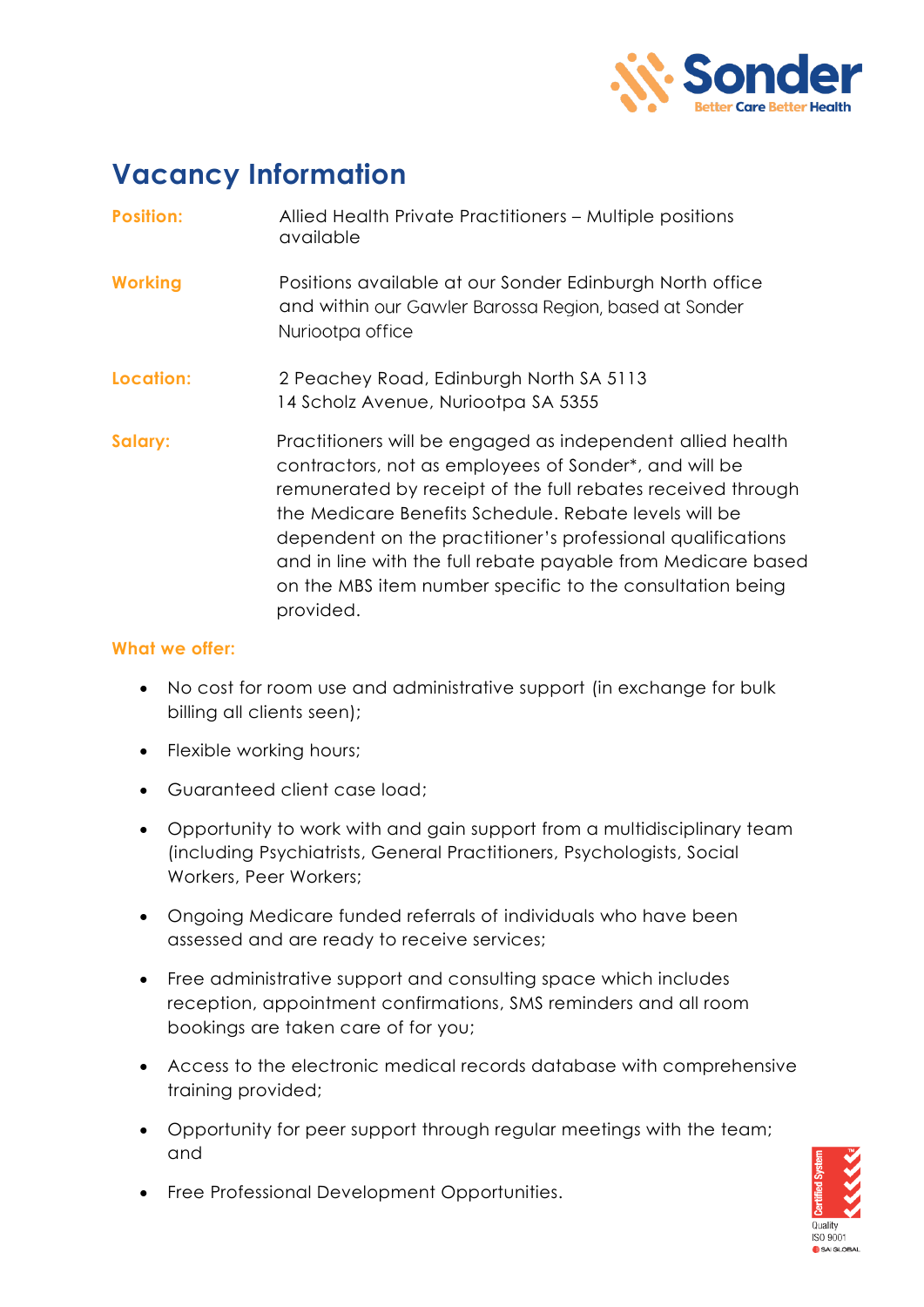

• Sonder supports Telehealth, meaning that working from home arrangements can be supported for this private practitioner opportunity

Thank you for your interest in applying for the position of Allied Health Private Practitioner position.

As part of our continued growth in services, we are seeking to sub-contract private Allied Health Practitioners to complement the mental health platform of our model.

We are seeking individuals who have strong clinical skills, and experience in working with young people and in working with multi-disciplinary teams.

Individuals should have a demonstrated ability to provide focused psychological services and evidence-based assessment and intervention including:

- 1. Psycho-education (including motivational interviewing)
- 2. Cognitive-behavioural therapy including:
	- a. Behavioural interventions
	- b. Behaviour modification
	- c. Exposure techniques
	- d. Activity scheduling
	- e. Cognitive interventions
	- f. Cognitive therapy
- 3. Relaxation strategies
	- a. Progressive muscle relaxation
	- b. Controlled breathing
- 4. Skills training
	- a. Problem solving skills and training
	- b. Anger management
	- c. Social skills training
	- d. Communication training
	- e. Stress management
	- f. Parent management training
- 5. Interpersonal therapy (especially for depression)

You will also possess experience in a range of mental health service settings; including the provision of mental health services to individuals. Naturally, you will possess exceptional interpersonal and communication skills, along with strong information technology and information management skills and a high level of self-motivation and initiative.

Registered Psychologists, Occupational Therapists, and Social workers are encouraged to apply.

Applicants must be eligible to provide Better Access funded services under Medicare. The purpose of the Better Access initiative is to improve treatment and management of mental illness within the community. The Better Access initiative is increasing community access to mental health professionals and

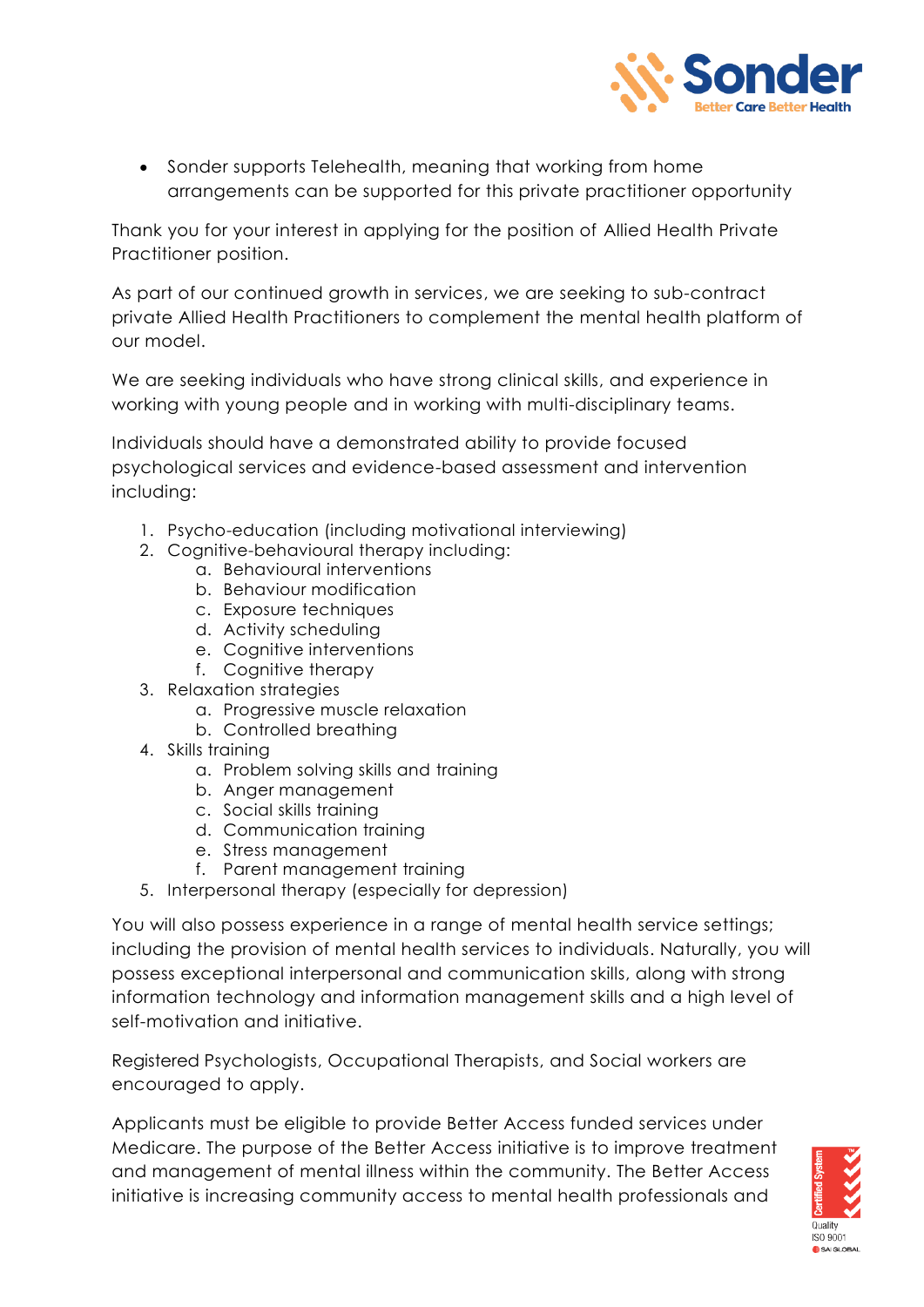

team-based mental health care, with general practitioners encouraged to work more closely and collaboratively with psychiatrists, psychologists, social workers and occupational therapists.

This information package contains information about Sonder, and guidelines on submitting your application. You will find within the information package:

- An overview of Sonder
- Position description and role requirements

# **How to apply**

Applicants are requested to send a covering letter, addressing the key selection criteria to [employment@sonder.net.au.](mailto:employment@sonder.net.au)

All enquiries to **employment@sonder.net.au**.

Full position descriptions are available at **[sonder.net.au/careers](http://www.sonder.net.au/careers)**

## **About us**

At Sonder, our diverse team is committed to improving the patient journey through integrated and coordinated care to ensure our clients are able to access multiple service types to address their requirements and receive high quality, culturally appropriate care in a timely manner.

Sonder is proud to have been selected by the Adelaide Primary Health Network as the preferred provider to deliver mental health services in the northern and central western suburbs. This is in addition to mental health services delivered in Gawler-Barossa and funded by the Country SA Primary Health Network.

As a result, Sonder is one of the leading and largest providers of high quality, mental health services available to the community.

Over the past 25 years, we have earned a solid reputation for the provision of high quality, evidence-based clinical psychological therapy services that are relevant to the complex needs of the local community. We deliver clinical services across the age range and complexity of mental health concerns.

Therapeutic counselling is delivered by highly skilled and experienced Mental Health Clinicians, including Psychologists, Mental Health Social Workers and Mental Health Nurses who are trained to provide short term focused psychological strategies in the treatment of mild to moderate mental health concerns, such as anxiety, depression as well as more severe and complex mental health issues.